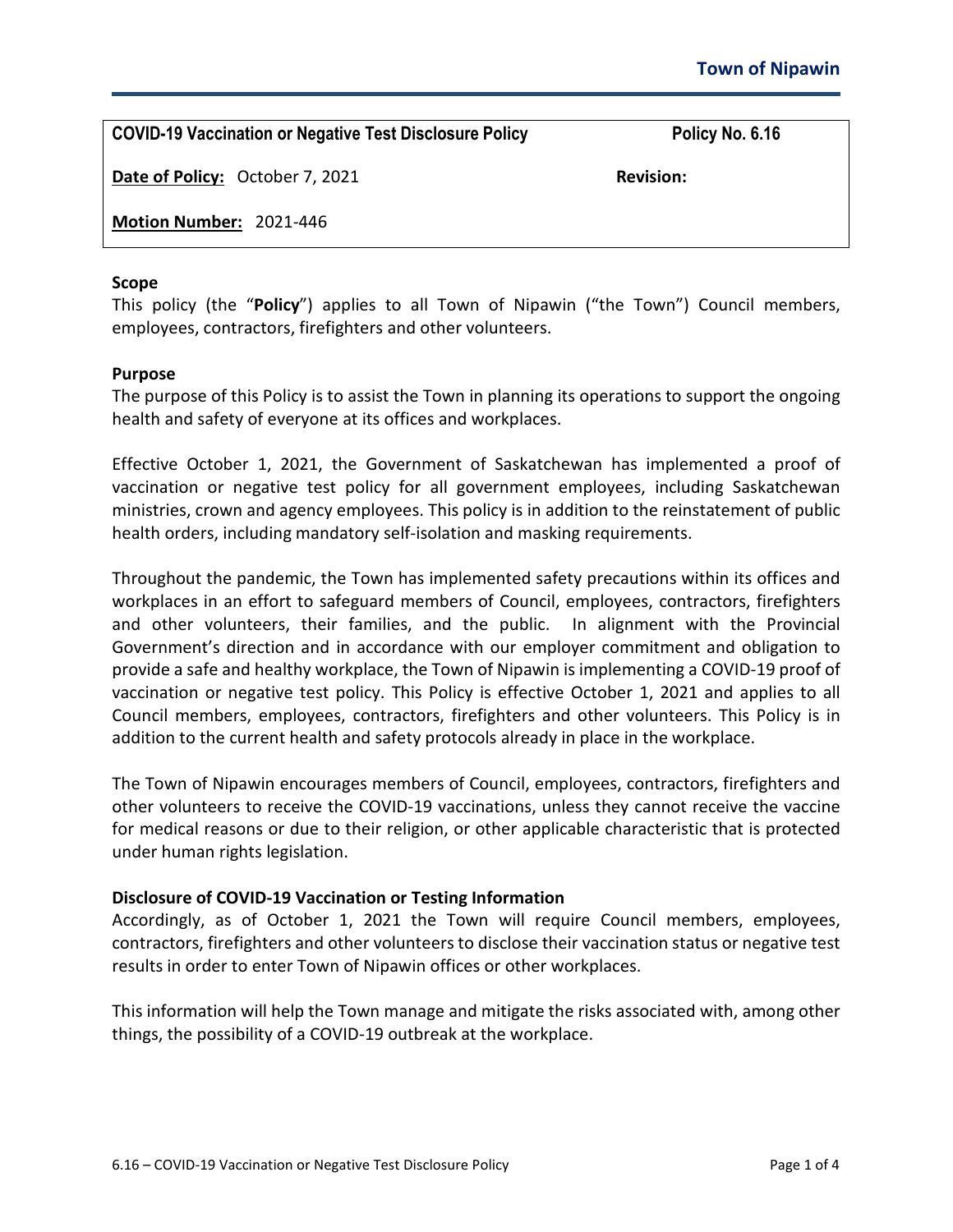Thus, as of October 1, 2021, upon arriving at Town of Nipawin's offices or other workplaces, Council members, employees, contractors, firefighters and other volunteers will be required to show either:

- 1. Proof of full COVID-19 vaccination status to their respective department head or the Chief Financial Officer. Council members will be required to show proof of full COVID-19 vaccination to the Mayor. Proof of vaccination must show the individual has received Canadian approved COVID-19 vaccinations and be a government issued vaccination card or vaccination certificate; a government issued digital immunization record (including from a government website such as eHealth Saskatchewan or similar agency in the individual's home jurisdiction); or a copy of a government email confirmation of vaccination status.
- OR
- 2. Those who disclose their status as unvaccinated, or choose not to disclose their vaccination status, or who disclose their vaccination status but are only partially vaccinated, must show acceptable and recognized proof of a negative Health Canada approved COVID-19 test (according to the prescribed use of the specific test being used) to their respective department head or the Chief Financial Officer prior to entering Town of Nipawin offices or other workplaces. Members of Council must show acceptable and recognized proof to the Mayor prior to entering Town offices or other workplaces. Rapid tests will be provided by the Town of Nipawin for the four week period beginning October 9, 2021. This provision will be reviewed by Council at its November 8, 2021 regular meeting.

In the event the individual cannot receive the vaccine for medical or religious reasons and has requested and been approved by the Town as being eligible for an accommodation, the testing shall be at the individual's own expense and on their own time. This provision will be reviewed by Council at its November 8, 2021 regular meeting.

Should the individual's vaccination status subsequently change (i.e., if they receive a first or second dose), they must provide updated proof of their COVID-19 vaccination status the next time they attend Town of Nipawin offices or workplaces.

**Unless a Town Council member, employee, contractor, firefighter or other volunteer provides either proof of vaccination status or a negative test as required above, they will not be allowed entry to Town of Nipawin offices or other workplaces.**

# **A positive test will preclude individuals from attending Town of Nipawin offices or workplaces in accordance with public health orders.**

The Town will not make a reproduction of any documentary proof of an individual's vaccination status or test results, but will instead record only their name, the date of recording, whether one or two doses of a Canadian approved COVID-19 vaccination were received, or in the case of testing information, the testing date, the type of test, and whether the test result is positive or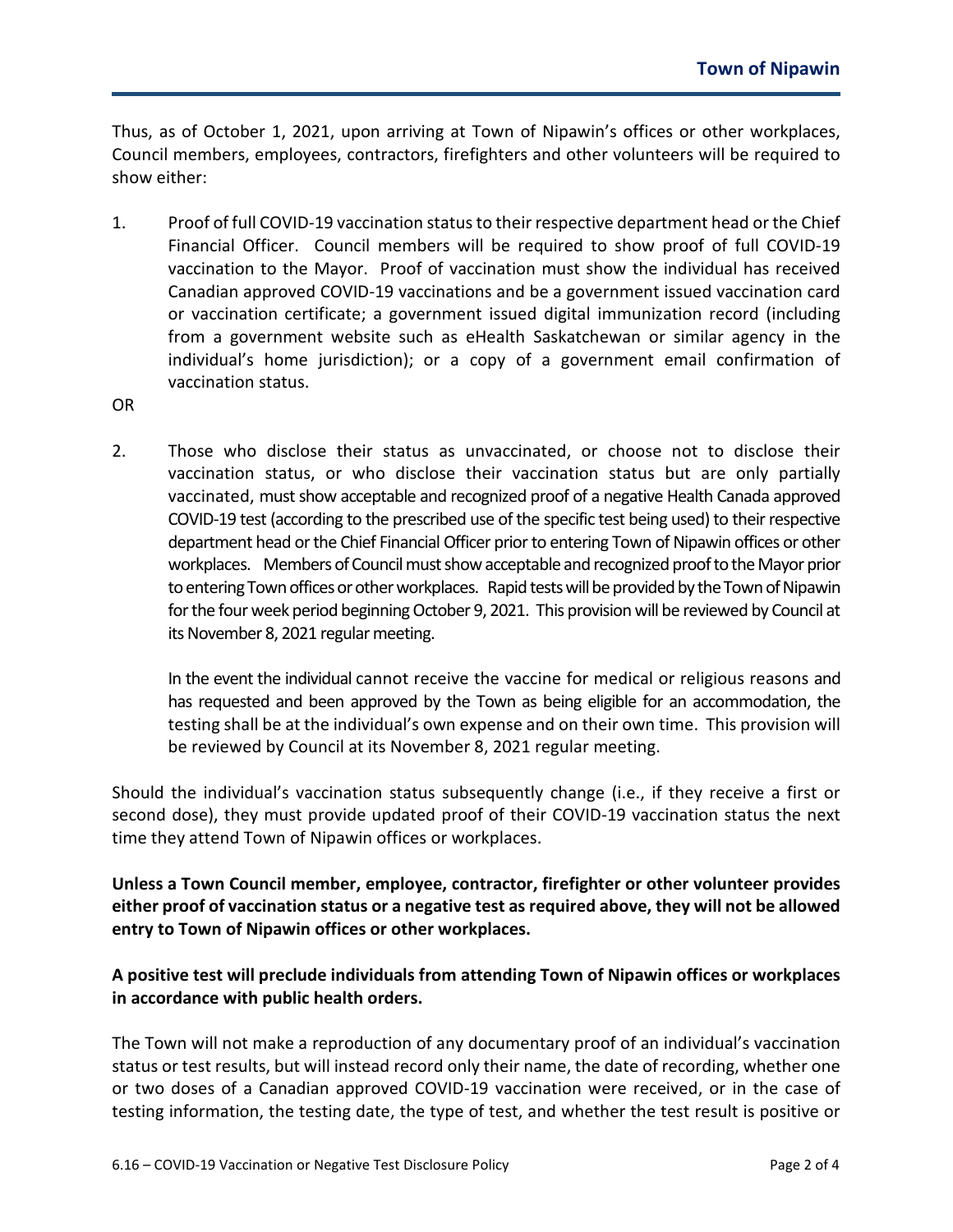negative, and will certify the person who reviewed the individual's valid documentary proof of vaccination or negative testing and who is attesting to its validity and compliance with this policy's provisions.

Any personal information gathered pursuant to this Policy is collected in order to address reasonable workplace safety concerns in light of the danger that COVID-19 poses to health and safety in the workplace and to help the Town mitigate and manage the risks associated with the possibility of a COVID-19 outbreak at the workplace. The Town will use this information for workplace health and safety planning purposes, including to ensure compliance with this Policy, other Town COVID-19 policies, and applicable public health orders and recommendations.

This information will be stored at the Town Office under the control of the Chief Financial Officer. These records will be maintained and kept for a period extending 3 months beyond the point where the Saskatchewan Provincial Government rescinds all COVID-19 related Public Health Orders.

### **Human Rights**

The Town recognizes there may be instances where a member of Council, employee, contractor, firefighter or other volunteer may require an accommodation or exemption from this Policy for bona fide and substantiated medical or religious reasons (or other ground(s) protected under applicable human rights legislation). In these instances, the individual must provide proof of a requested accommodation (under signature of a qualified health professional, a duly ordained religious leader, or an authorized human rights representative) to the Chief Financial Officer in writing. Members of Council must provide this proof of requested accommodation to the Mayor.

These proofs must include a description of the requested accommodation or exemption and the reason(s) for the requested accommodation or exemption.

Upon receipt of the written request, the Town will make an assessment based on the information provided and determine whether an accommodation is required and/or possible without causing the Town undue hardship. The Town may engage an external consultant in the assessment process if deemed necessary. Where more information is required, the individual may be required to provide supporting documentation for their accommodation or exemption request. Where required by law, the Town will provide accommodation to the point of undue hardship.

For more information, please contact the Chief Financial Officer.

#### **Privacy**

The Town of Nipawin will comply with all privacy laws that may be applicable to this Policy. For more information, please contact the Chief Financial Officer.